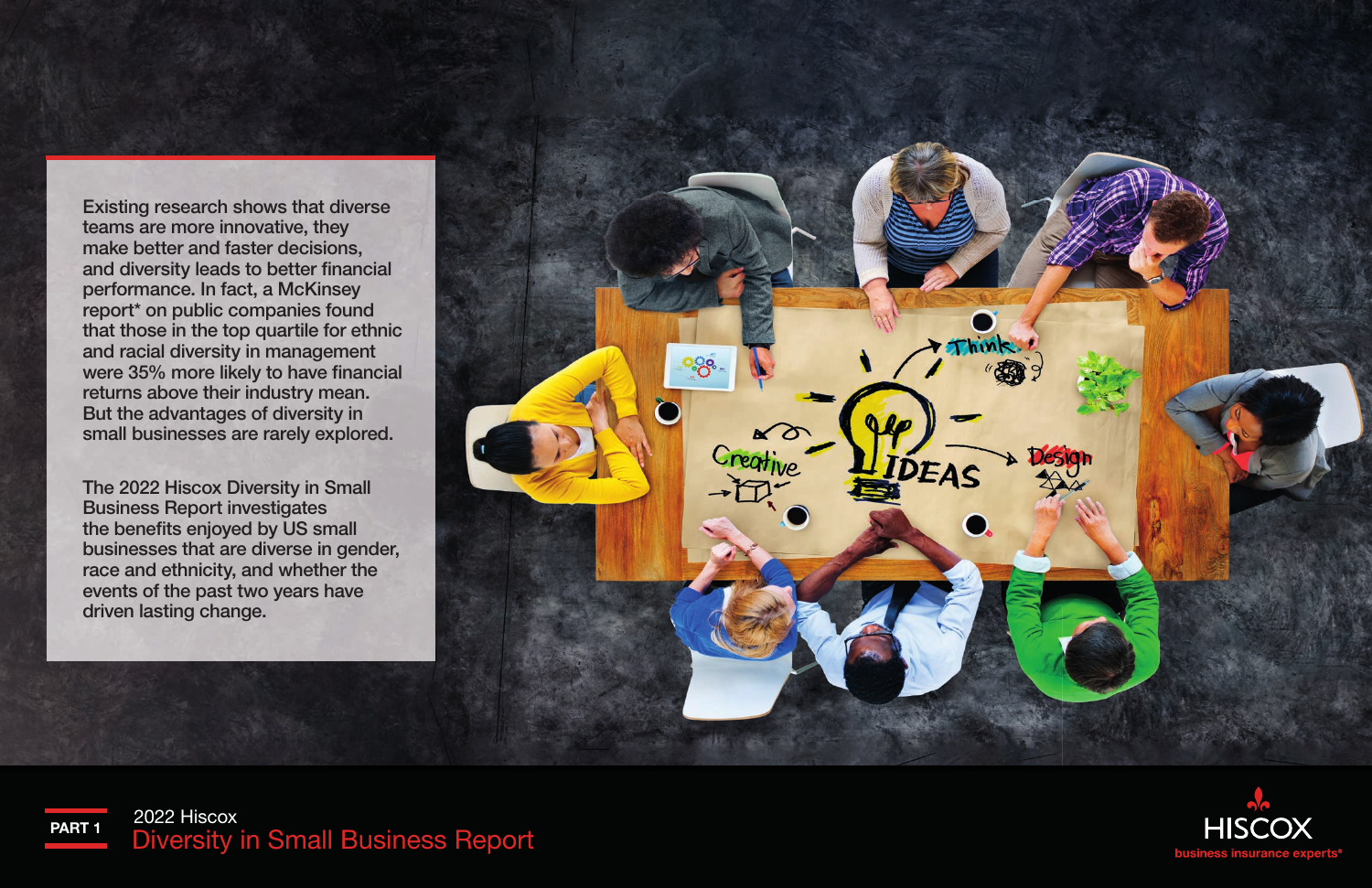#### Diverse small businesses have seen growth

of those with high to moderate racial and 72% ethnic diversity among managers and owners have seen growth in the past two years.

45% of those with little diversity have experienced growth.



On average, those small businesses with high-to-moderate levels of racial and ethnic diversity among managers and owners grew by 25%.

71%

of growing

businesses reported that growth lasted six months or more.

#### Sales increased over the past two years for diverse businesses

And the success of diverse businesses continues



| <b>JANUARY</b><br>2022                                                                                                                                                                            | <b>FEBRUARY</b><br>2022                                                                          | <b>MARCH</b><br>2022                                                                                      |
|---------------------------------------------------------------------------------------------------------------------------------------------------------------------------------------------------|--------------------------------------------------------------------------------------------------|-----------------------------------------------------------------------------------------------------------|
| heat them have moved from the tour.<br>$\frac{1}{2}$ $\frac{1}{2}$ $\frac{1}{2}$ $\frac{1}{2}$ $\frac{1}{2}$ $\frac{1}{2}$ $\frac{1}{2}$<br>$\overline{\phantom{a}}$                              | home show home money money that home<br><b>Participation</b><br>$\frac{1}{2}$<br>÷.,<br>٠        | home shown funds themes funds from home.<br><b>CONTRACTOR</b><br>x                                        |
| x<br>$\Phi_i$<br>×<br>×<br>$\mathbf{A}$<br>$\overline{\phantom{a}}$<br>٠                                                                                                                          | $\scriptstyle\rm H$<br>$\sim$<br>w<br>×<br>٠<br>×                                                | <b>AS</b><br>$\mathbf{a}$<br>x<br>×<br>×                                                                  |
| $\overline{12}$<br>$^{24}$<br>$^{12}$<br>×<br>$\mathbf{v}$<br>$\mathbf{r}$<br>٠                                                                                                                   | w<br>$\mathbf{a}$<br>$\overline{a}$<br>15<br>w.<br>$\mathbf{u}$<br>$\rightarrow$                 | $\mathbf{a}$<br>$\overline{u}$<br>15<br>$\omega$<br>$\overline{\phantom{a}}$<br>$^{46}$                   |
| $\mathbf{M}$<br>$\mathbf{v}$<br>$\mathbf{u}$<br>$\mathbf{u}$<br>20 <sup>2</sup><br>$\mathbf{H}$<br>32 <sup>°</sup><br>$\mathbb{R}^2$<br>17<br>$^{24}$<br>$\mathbf{a}$<br>$^{14}$<br>24<br>$^{16}$ | m.<br>$^{+1}$<br>$+1$<br>14<br>$\sim$<br>$\sim$<br>$^{12}$                                       | <b>AN</b><br>$+1$<br>x<br>$\mathbf{r}$<br>14<br>$\sim$                                                    |
|                                                                                                                                                                                                   |                                                                                                  |                                                                                                           |
| $\mathbf{r}$<br>×                                                                                                                                                                                 | $\mathbf{r}$<br>$\mathbf{r}$<br><b>MAY</b>                                                       | $\mathbf{r}$<br>$\mathbf{r}$<br>22<br>$\overline{\phantom{a}}$<br>$\overline{r}$<br><b>JUNE</b>           |
| <b>APRIL</b><br>2022                                                                                                                                                                              | 2022                                                                                             | 2022                                                                                                      |
| here: More have mostly fants him hours<br>x<br>w<br>۰<br>ъ                                                                                                                                        | home show home money money that<br><b>Substitute</b><br>x<br>x<br>×.<br>s<br>x                   | hand them have money hear the tours<br>×<br>x<br>ъ                                                        |
| ×<br>×<br>×<br>×<br>$\epsilon$<br>$\mathbf{r}$<br>×                                                                                                                                               | $\overline{a}$<br>w<br>$\ddot{\phantom{1}}$<br>W.<br>$\sim$<br>×<br>٠                            | v<br>٠<br>٠                                                                                               |
| $\overline{a}$<br>$\sim$<br>$^{11}$<br>$\mathbf{r}$<br>$^{12}$<br>M.<br>$\rightarrow$                                                                                                             | $\sim$<br>$\sim$<br>$\mathbf{r}$<br>$\sim$<br>$\mathbf{r}$<br>$\sim$<br>$\overline{\phantom{a}}$ | $\overline{\phantom{a}}$<br>$\mathbf{r}$<br>$\mathbf{v}$<br><b>A</b><br>$\mathbf{v}$<br>$^{16}$<br>$\sim$ |
| $\mathbf{r}$<br>$\mathbb{R}^n$<br>22<br>$\sim$<br>$\mathbb{R}$<br>$\mathbf{r}$<br>$\mathbb{R}^2$                                                                                                  | $\mathbf{H}$<br>34<br>$\sim$<br>35<br>22.<br>22<br>$\mathbf{r}$                                  | $\mathbf{r}$<br>$^{12}$<br>22<br>$\mathbf{r}$<br>$\sim$<br>$^{14}$                                        |

45%

 $\overset{\circ}{\circ}$ O

of businesses reporting increased sales said that increase is ongoing.

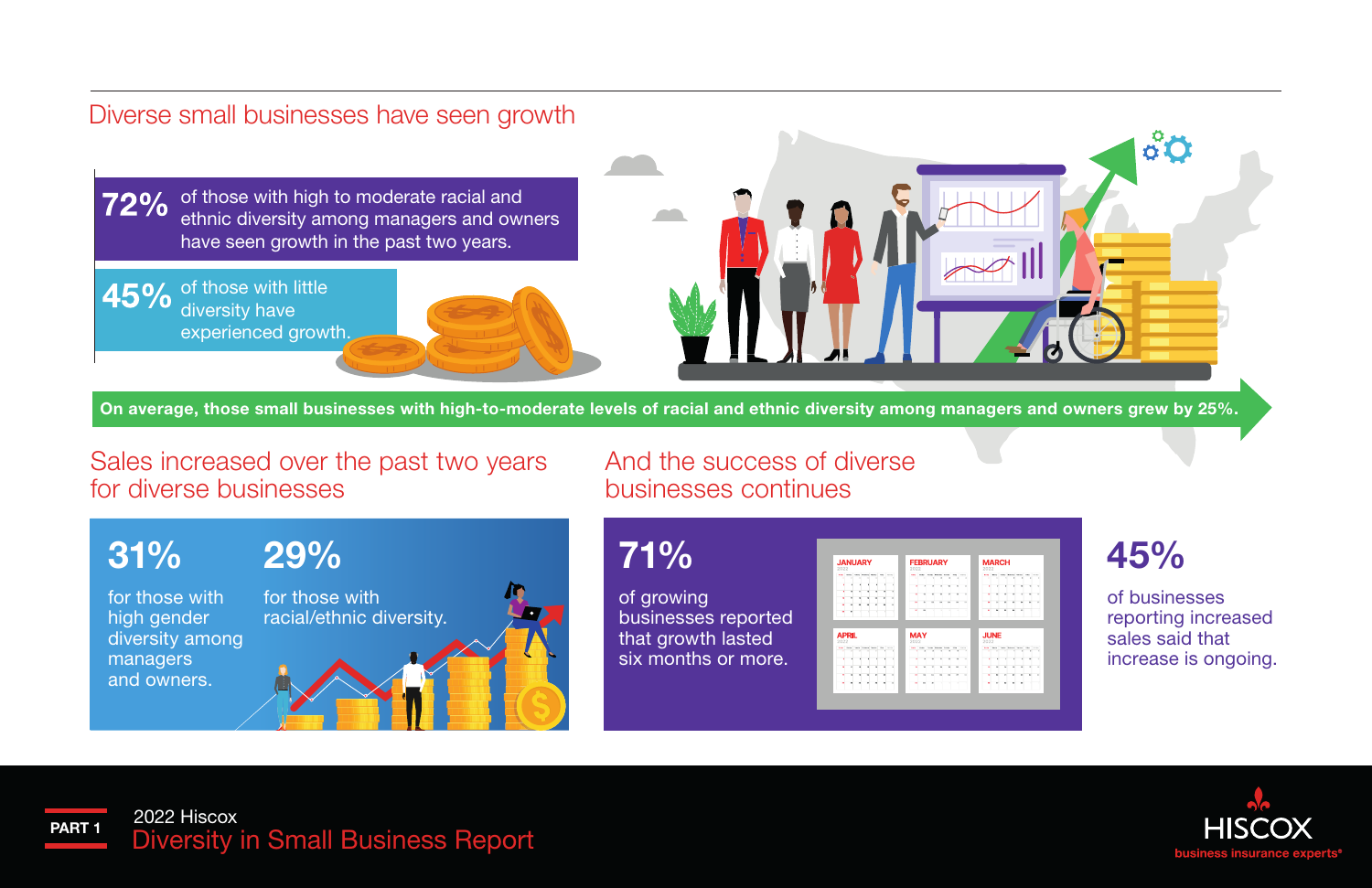#### Social awareness has benefited diverse small businesses

The nationwide campaigns to support minority-owned businesses have delivered lasting and meaningful changes.



Consumers are seeking out brands whose values align with their own, and show evidence of championing diversity.



### 62%

businesses with high-to-moderate racial and ethnic diversity levels have benefited from increased social awareness and experienced an increase in their customer base as a result.

65%

of these businesses that saw an increase say that increase lasted 6 months or more.

#### Diverse small businesses are more innovative and adaptable

New product introductions and branding innovation are more frequently lead by diverse businesses.



Businesses that are racially and ethnically diverse changed their branding an average of six times over the business's lifetime, compared with four times for their non-diverse counterparts. A change in branding implies creativity and adaptability.



**VERSUS** 



Launching new products and services keeps a business relevant and competitive. Racially and ethnically diverse businesses launched an average of 24 new offerings over their lifetime, compared with 14 by their less diverse competitors.

#### There is much more work to be done

 Despite increased social awareness and attention surrounding diversity, some businesses have yet to make it a priority. 46% of small business reported that increasing their efforts toward diversity and inclusion is not important to them.